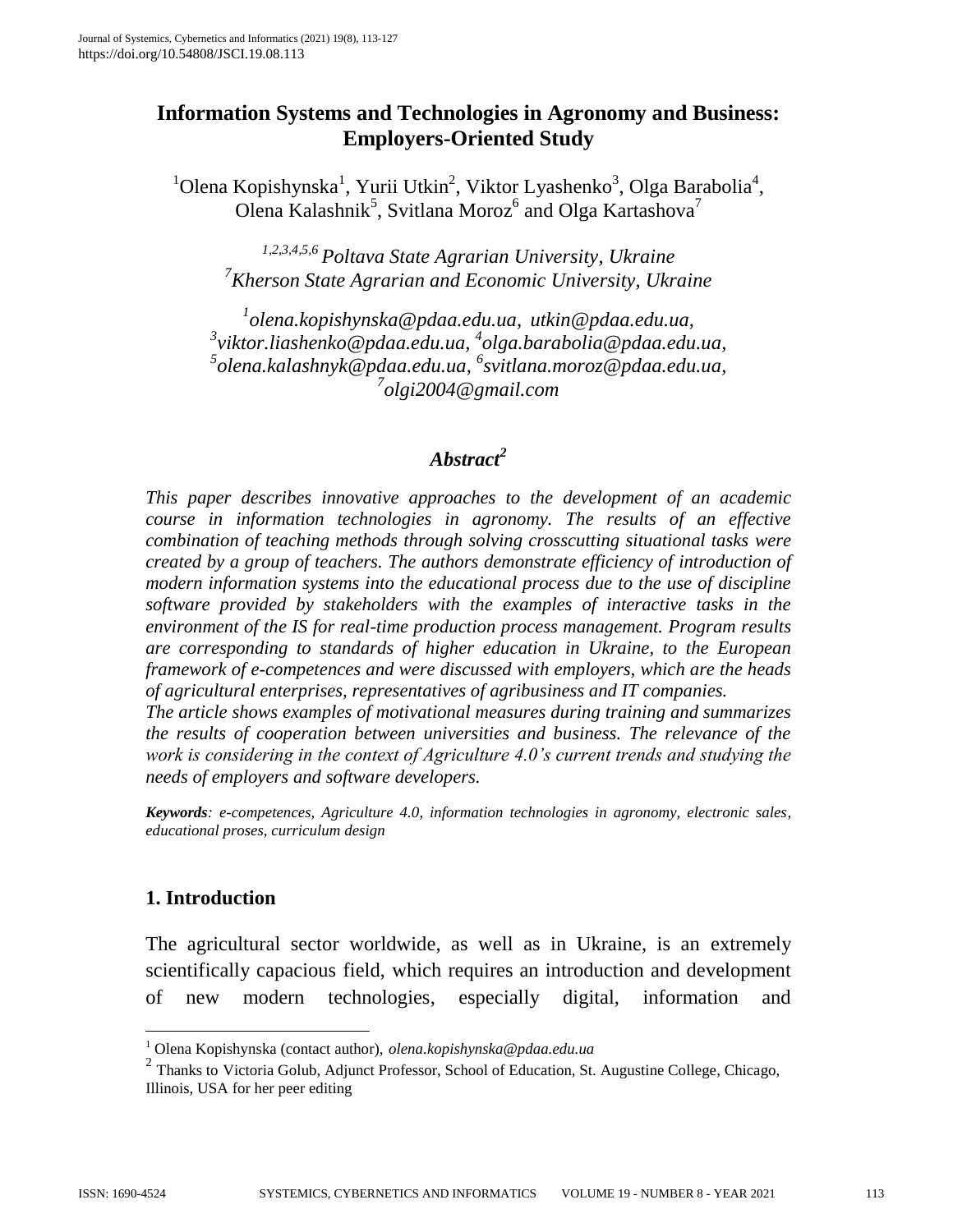communication, and finally, the inclusion of artificial intelligence systems in acquisition and processing of data (Slyusar, 2019). Universities carry out significant work in the training of specialists based on scientific research, studying the needs of the labor market, the use of information technologies and communication networks.

Since the middle of the 20th century, futurologists, researchers of socioeconomic change have been actively discussing and explaining the essence of the processes associated with the formation of the information society because of the third industrial revolution. The technological and technical basis of this period were computerization and automation of most production processes in industry, flexible production, the rapid development of computer networks, the Internet, the recognition of information as a new unique production resource. Today we are participants in the processes of the fourth wave of industrial

revolutions (Industry 4.0) through the development of information and communication technologies (ICT). The technological basis is an intelligent automation using cyber-physical systems (CPS) and the Industrial Internet of Things (IoT), decentralization of management. One of the important consequences for industrial production systems is the reorganization of classical hierarchical automation systems into a self-organizing system of cyber-physical production, which allows flexible mass production to order and achieve flexibility for production (Rojko, 2017).

The basis for active implementation of Industry 4.0 is that currently most opportunities to increase profitability are almost exhausted; there is a need to look for new opportunities and resources. These trends are also observed in agricultural production. The World Government Summit has published a report that is named as "Agriculture 4.0 - The Future of Farming Technology". This report notes in particular, "…farms and agricultural operations will have to be run very differently, primarily due to advancements in technology such as sensors, devices, machines, and information technology. Future agriculture will use sophisticated technologies such as robots, temperature and moisture sensors, aerial images, and GPS technology. These advanced devices and precise agriculture and robotic systems will allow farms to be more profitable, efficient, safe, and environmentally friendly" (Mattieu De Clercq et al, 2018). In the agricultural sector, the prospects for the introduction of Industry 4.0 relate to the introduction of precise farming systems and the connection of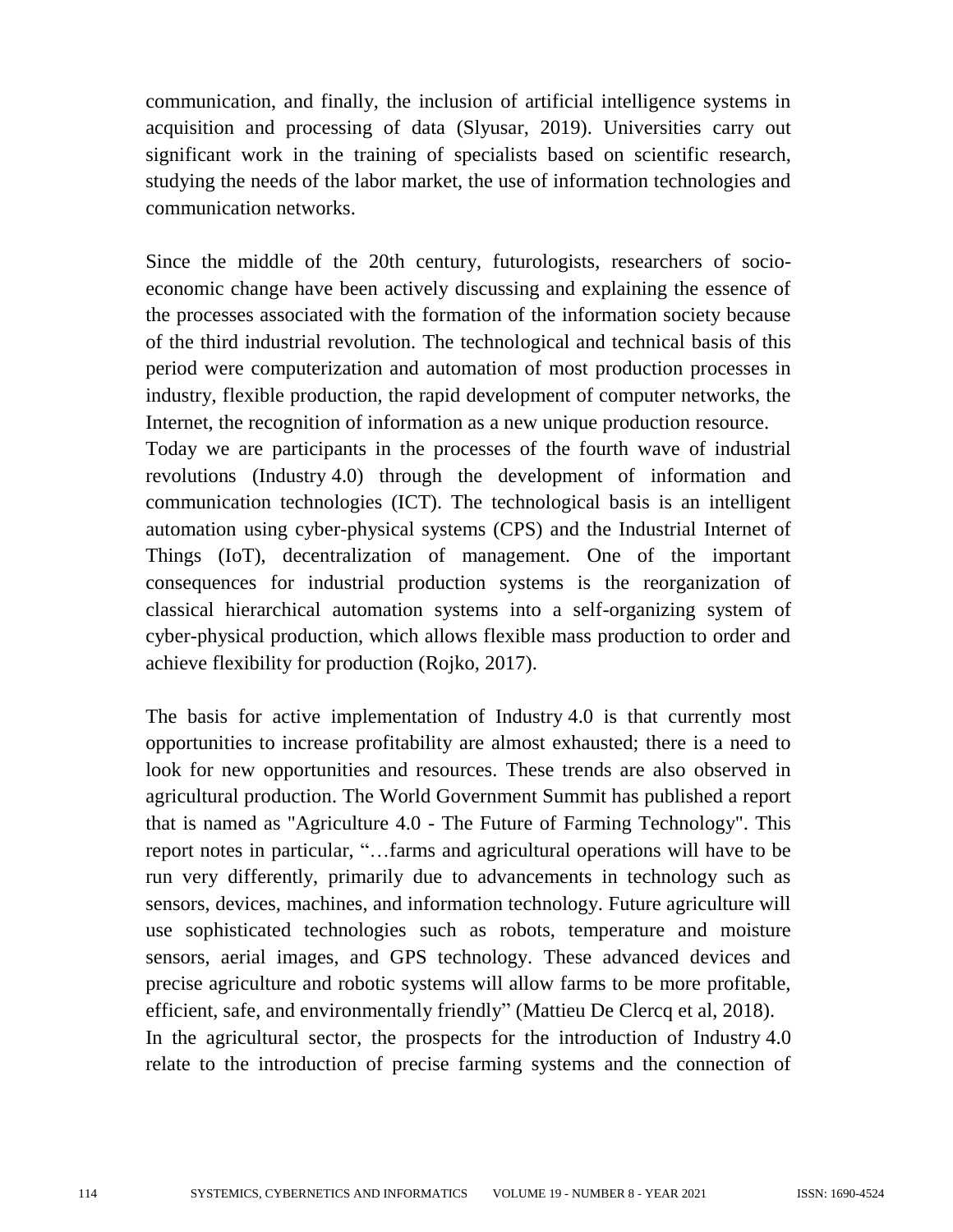intelligent systems. Since traditional automation tools in this area have not been widely represented, the construction of intelligent agriculture usually considers from the initial level. Specific features of agricultural production field in the context of introduction of intelligent systems increasingly consider through the paradigm of Agriculture 4.0 (Kopishynska et al, 2020).

With the digitalization of all spheres of life, the world of work and the requirements for the skills of professionals are radically changing. In addition to equipment and IT systems, human resources are considered among the main factors that have an impact and ensure the readiness of companies for Industry 4.0 in many countries (Rojko, 2017), (Ismail et al, 2019). The training and emphasis on of e-competencies in the study of specialists in various fields are now mandatory for the mass implementation of the latest principles of production process management.

As follows, at the present stage, content of university education at all levels is increasingly viewed from the point of view of not only gaining specialized professional knowledge and skills, but also computer, information competencies, located in the interdisciplinary planes. Training programs are developed in collaboration with employers, business representatives (stakeholders) according to the needs of the modern labor market to reduce the adaptation time of young professionals and make them more competitive (Turkin and Vykhodets, 2018). There are many interesting publications about establishing successful cooperation between universities and IT companies or industrial companies (Boyarchuk, 2018). However, the issues of the combination of current trends in the development of IST and the training of agronomists in universities were insufficiently covered and require research that is more detailed.

The purpose of this work was to show the elements of construction and teaching methods, to reveal the reasons of the success of the original master's course in the discipline "Information Technology in Agronomy", which combines competencies in agronomy, entrepreneurship and information technology. The course is based on the study of modern information systems (IS) that are implemented in agricultural enterprises with integrated management of production and business processes.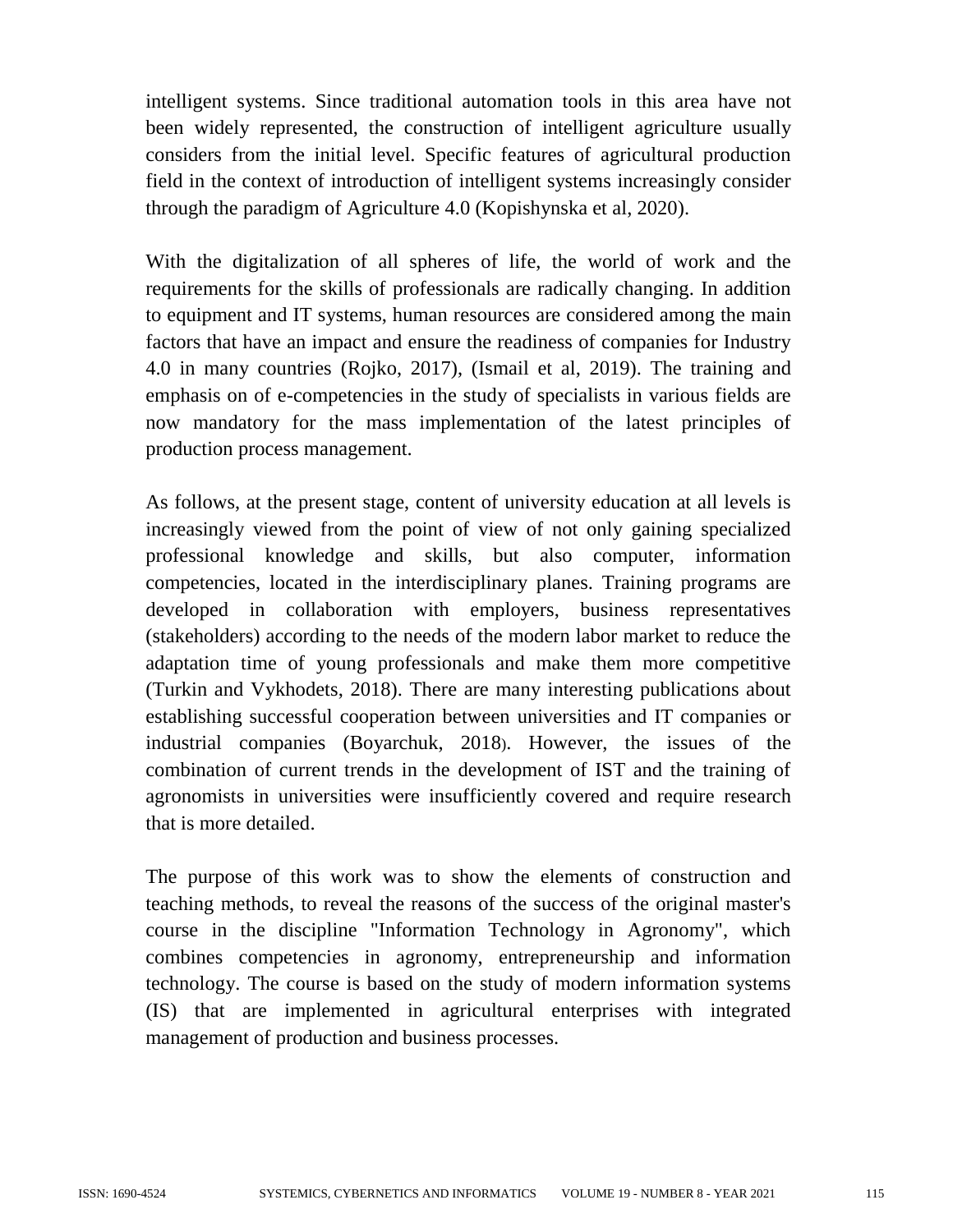The results of the effective learning organization through the solution of crosscutting situational problems created by a group of teachers that are specialists in various fields of agricultural sciences and information technology were presented. The software of the discipline was provided by stakeholders in the framework of mutually beneficial cooperation between universities and enterprises - University-Industry Cooperation (UIC). The list of topics of the discipline allows providing the necessary learning outcomes, which were also discussed with the participation of employers: managers of agricultural enterprises, representatives of agribusiness and IT companies.

Learning objectives were achieved through well-thought-out cases and crosscutting situational tasks, which are built based on a description of real technological processes. The materials for the creation of situational tasks were selected in cooperation with representatives of agricultural enterprises. They are based on real documents used by agronomists.

The work consists of the analysis of the latest research of development directions in agro-industry, description of methods and approaches in the organization of training, and presentation of the results of development and implementation of a course «Information technologies in agronomy" at Poltava State Agrarian University.

## **2. The methodology used**

Taking into account the latest trends in the labor market, transition of leading agricultural enterprises to a higher level of technology using precise farming systems, a group of teachers - specialists in agronomy and information technology - analyzed existing information systems on the software market and used in the agricultural sector. The selection criteria for such systems was considered from several points of view (different viewpoints). The first was that the systems should be used in real agricultural enterprises and meet the needs of production process management (Kopishynska, 2020). On the other hand, we must be able not only to study the interface, the functionality of such a system, but also to implement a number of tasks of an educational nature, as close as possible to very professional conditions. The software must be licensed or freely available. All stakeholders were involved in the cooperation, a large number of seminars, scientific and practical conferences, negotiations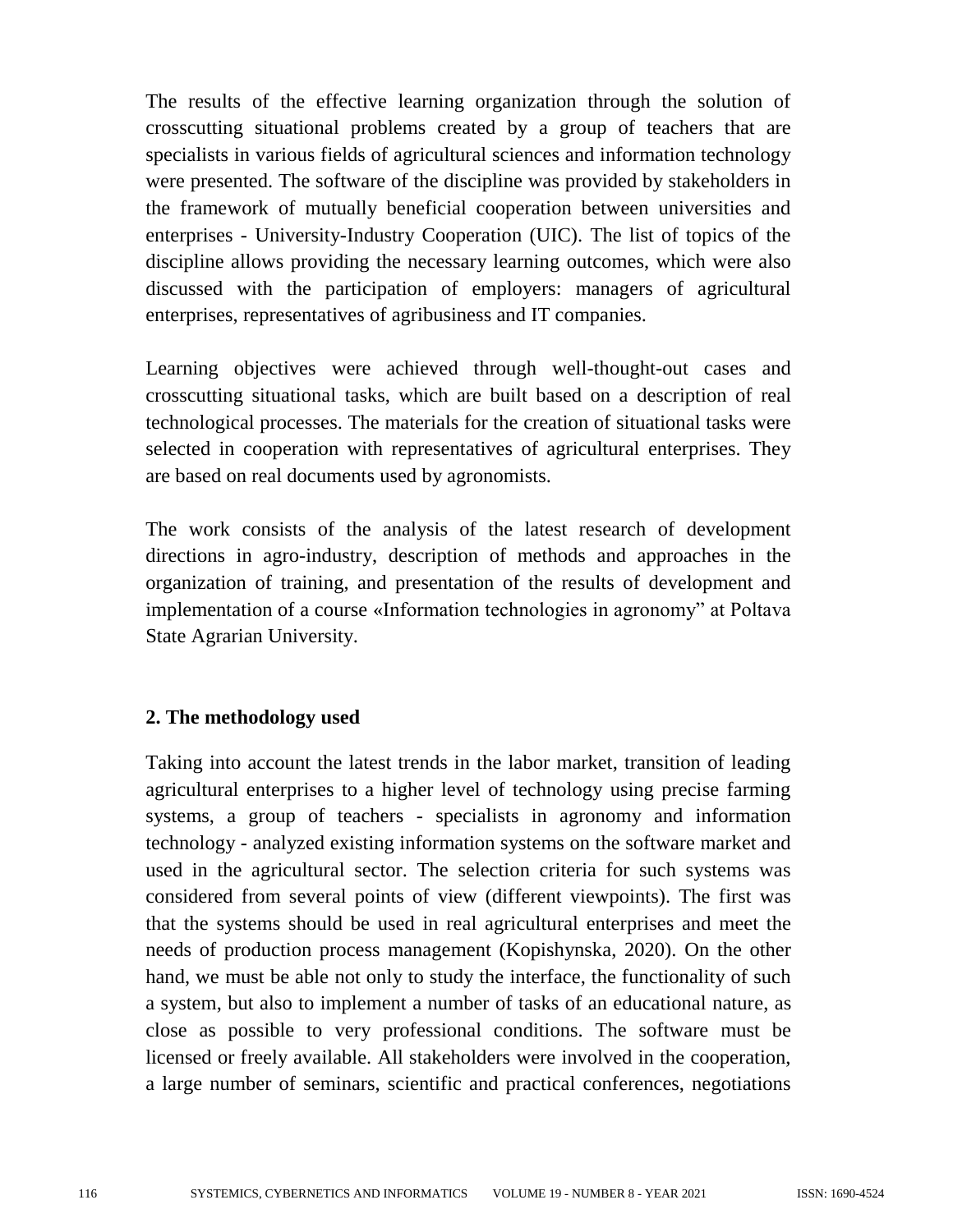with the authorities, surveys of senior students with work experience (Kopishynska, 2018). As a result of establishing contacts and signing bilateral agreements with IT companies and the university, Soft.Farm and Agroxy, which are based on cloud technologies, have free access to some modules and are ready to start working from any workplace, were selected for study.

The Soft.Farm IS has a full functionality and an appropriate interface for the management of production processes in crop production and stockbreeding (Soft.Farm IS, official site) a large number of completed directories, generates all reporting documents in accordance with current laws. The system provides users with the following online services: SaaS (fields monitoring, data analysis, data interoperability, financial analysis), PaaS (data storage, authentication, resource management, databases, and access to the executive program), and IaaS (Kopishynska 2018, 2020).

Agroxy system was designed for conducting of legal protected sales of large and medium batches of agricultural products, implements auction technology by type of the Dutch auction (reduction), connected to the registers of Ukrainian enterprises, registers the certificates of volume and quality of batches of elevators. System has the most complete elevator maps with full description and calculation of logistics, uses block chain technology, generates the entire package of supporting documents for the completion of the sale transactions of products, and has bank guarantees (Kopishynska, IMSCI 2020). IT companies, which are the developers of these software products, have shown interest in long-term collaboration with universities, developed additional training modules (such as test bidding), provided free access to individual paid geoformation applications of companies or promo codes to simulate paid transactions. The creation of a new training course "Information Systems in Agronomy" and the first successful realization took place in the 2017-2018 academic years. At that time, there were no other analogues of such a program. The most important steps in choosing the content and teaching methods are considered in the next section.

## **3. Educational aspect of IS implementation in agronomy**

When developing the curriculum in the discipline "Information Technology in Agronomy", the topics of individual modules and software were selected taking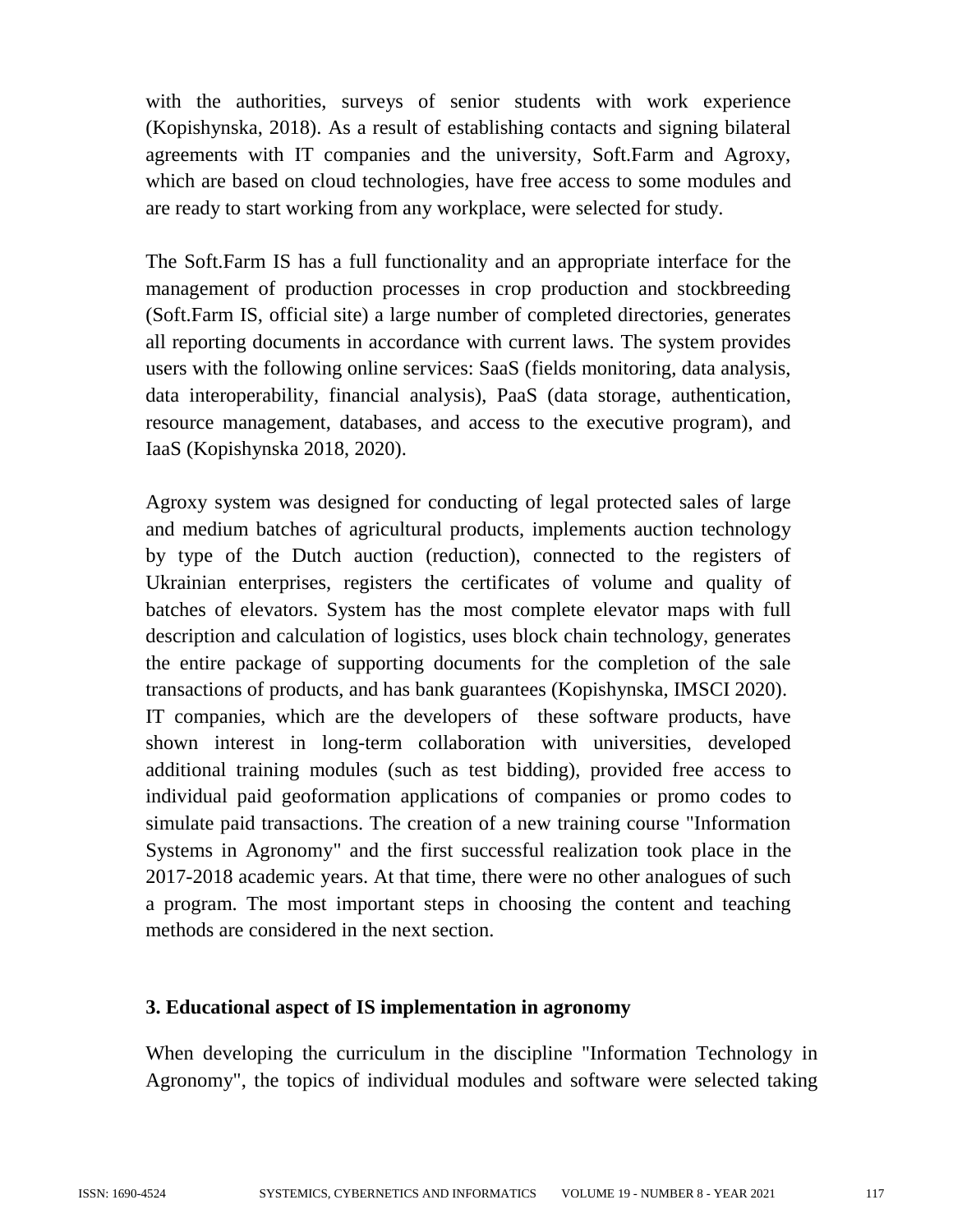into account the recommendations of stakeholders (heads of agricultural enterprises, representatives of IT companies, academic community) and expected learning outcomes. When detailing the programmed skills at the end of the course, the developers of the program took into account the standards of higher education in the specialty "Agronomy" of a master's level, which operate in Ukraine, as well as some examples of e-competences described in the European Electronic Competence System (e-CF) 3.0 (European e-Competence Framework (European Commission 2020). The list of e-competencies selected from 5 directions of electronic competence, derived from the ICT business processes PLAN - BUILD - RUN - ENABLE - MANAGE, is given in Table 1.

European e-CF was created for use by ICT in all places of application by users and operating companies, for managers and personnel management departments, for educational institutions of all levels of education, as well as other organizations in the public and private sectors. Out of the 40 competencies currently used in ICT in the workplace, using common language to describe competencies, skills and ability levels, there were selected those that best reflect the requirements of the modern specialist in the context of Agriculture 4.0.

A prerequisite for studying the course was the acquisition by master's students of professional competencies which were obtained from the required agronomic disciplines by specialty "Agronomy" (agrometeorology, agrochemistry, soil science, agriculture, entomology and phytopathology, land reclamation, mechanization of crop production, selection and seed production, technology of processing of crop products, etc.). This stage of work is (was) considered extremely important, and requires:

 knowledge and understanding of basic biological and agro-technological concepts, rules and theories related to the cultivation of agricultural and other plants;

 ability to coordinate, integrate and improve the organization of production processes in agricultural production;

 ability to use modern scientific and technical, and cultural achievements of world civilization.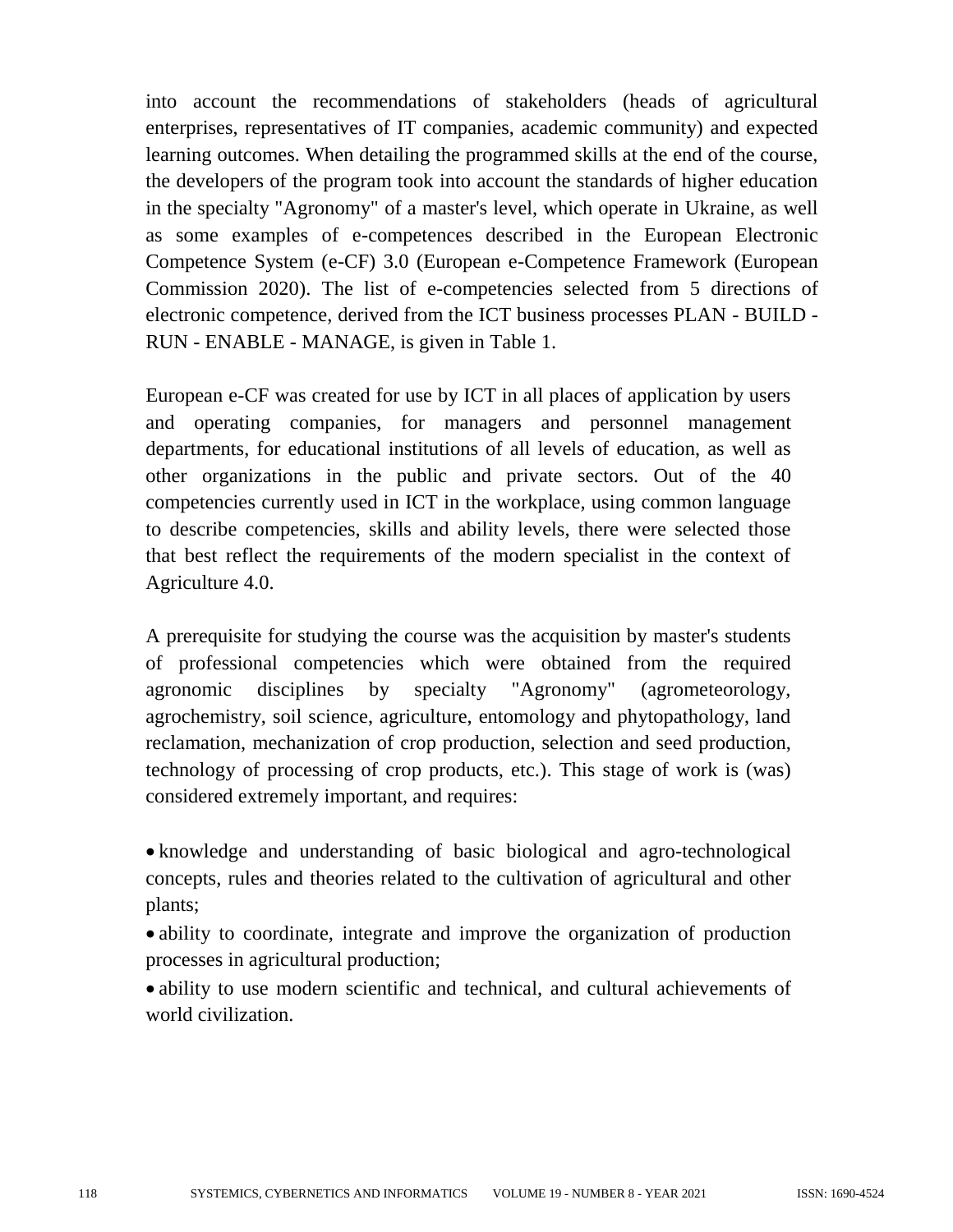| Table 1. List of e-competencies of e-CF, which are included in the program |
|----------------------------------------------------------------------------|
| of the discipline "Information systems in agronomy"                        |

| $E-$         | Knowledge examples                        | Skills examples                           |
|--------------|-------------------------------------------|-------------------------------------------|
| competence   | (Knows/aware of/ familiar with)           | (Is able to)                              |
| areas        |                                           |                                           |
| A.9.         | K1 existing and emerging technologies     | S1 identify business advantages and       |
| Innovating   | and market applications                   | improvements of adopting emerging         |
|              | K2 business, society and/or research      | technologies                              |
|              | habits, trends and needs                  | S2 create a proof of concept              |
|              | K3 innovation processes techniques        | S3 think out of the box                   |
|              |                                           | S4 identify appropriate resources         |
| B.5.         | K1 tools for production, editing and      | S1 observe and deploy effective use of    |
| Documen-     | distribution of professional documents    | corporate standards for publications      |
| tation       | K2 tools for multimedia presentation      | S2 prepare templates for shared           |
| Production   | creation                                  | publications                              |
|              | K3 different technical documents          | S3 organize and control content           |
|              | required for designing, developing and    | management workflow                       |
|              | deploying products, applications and      | S4 keep publications aligned with the     |
|              | services                                  | solution during the entire lifecycle      |
|              | K4 version control of documentation       |                                           |
|              | production                                |                                           |
| D.10.        | K1 methods to analyse information and     | S1 gather internal and external           |
| Information  | business processes                        | knowledge and information needs           |
| and          | K2 ICT devices and tools applicable for   | S2 formalize customer requirements        |
| Knowledge    | the storage and retrieval of data         | S3 translate /reflect business behavior   |
| Manage-      | K3 challenges related to the size of data | into structured information               |
| ment:        | sets (e.g. big data)                      | S4 make information available             |
|              | K4 challenges related to unstructured     | S5 ensure that IPR and privacy issues     |
|              | data (e.g. data analytics)                | are respected                             |
|              |                                           | S6 capture, storage, analysis, data sets, |
|              |                                           | that are complex and large, not           |
|              |                                           | structured and in different formats       |
| E.5. Process | K1 research methods, benchmarks and       | S1 compose, document and catalogue        |
| Improve-     | measurements methods                      | essential processes and procedures        |
| ment         | K2 evaluation, design and                 | S2 propose process changes to             |
|              | implementation methodologies              | facilitate and rationalize improvements   |
|              | K3 existing internal processes            | S3 implement process changes              |
|              | K4 relevant developments in ICT (e.g.     |                                           |
|              | virtualization, open data, etc.), and the |                                           |
|              | potential impact on processes             |                                           |
|              | K5 web, cloud and mobile technologies     |                                           |

The second criterion for the quality of the course according to the TUNING project is the concept of the project - it is a guaranteed "adherence to goals", namely the ability to achieve the stated goals through the course. The available resources determine this capability, while the quality of the resources directly affects the quality of the program. In this regard, it is important to note the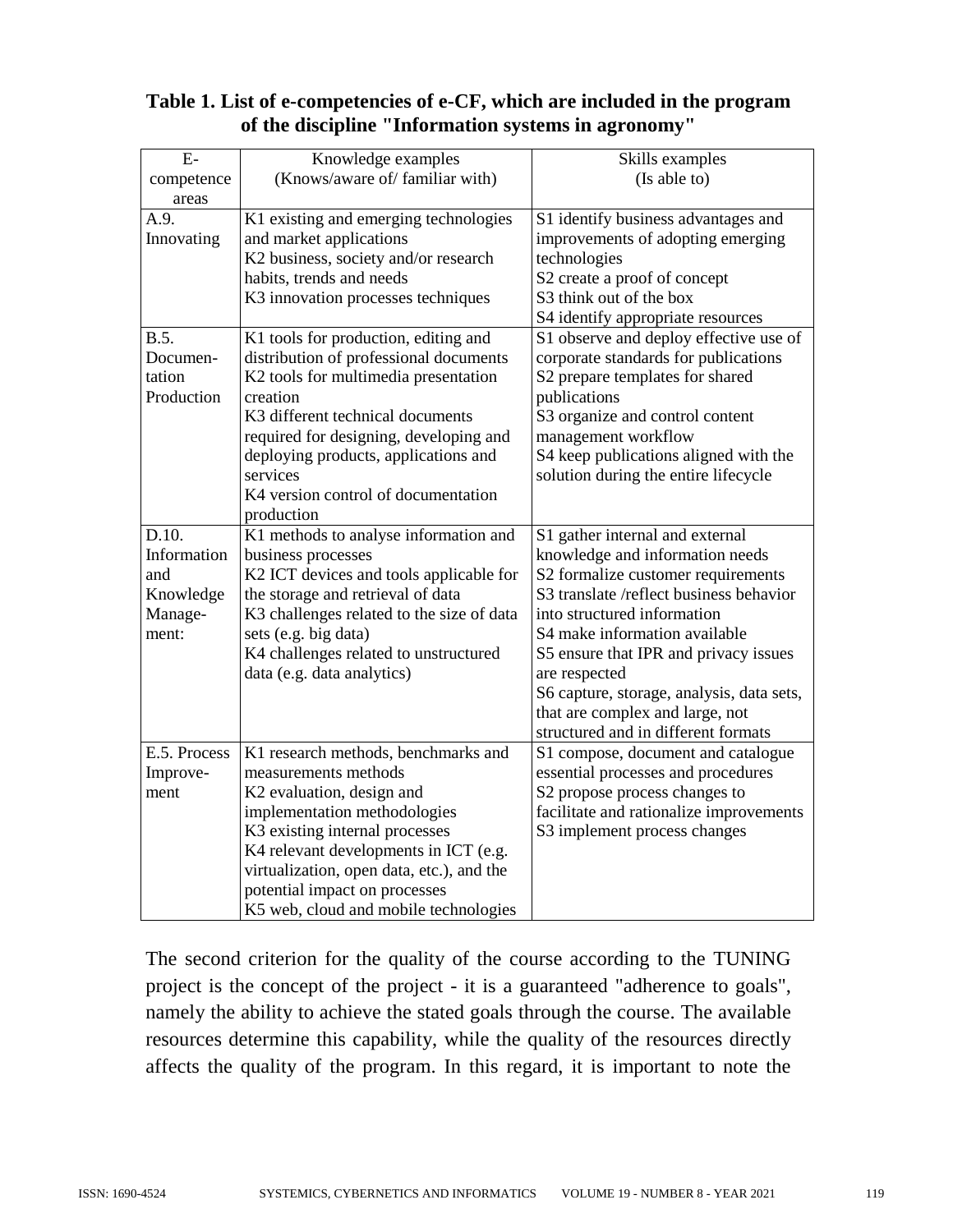following. Teachers of the Department of Information Systems and Technologies (2 PhD), the Faculty of Agrotechnology and Ecology (2 PhD), as well as the Departments of Entrepreneurship and Marketing of Poltava State Agrarian University worked on the development and implementation of the program. A specialized educational and scientific laboratory "Soft.Farm IS User Training Center" has been established, which is equipped with modern computers with free access to the high-speed Internet via a wired connection and Wi-Fi, designed for the simultaneous study of 15 students. During four academic years, the discipline has been evolving and enriched with new ideas as well as information systems have been modernized.

#### **4. Content of academic course and the outcomes of the work**

The initial program, which is being presented now, allowed realizing the whole learning outcomes due to the well-thought-out structure of the course and topics. The course is designed for 4 ECTS credits and consists of two modules - theoretical and practical. Module 1 by name includes the following list of topics (the original wording is given).

Topic 1. Introduction. The concept of information. Data as a source of information. Properties of information. Forms of information presentation.

Topic 2. Information technologies in agriculture.

Topic 3. Documenting the professional activities of an agronomist. Preparation and execution of the main types of documents. Electronic document. Electronic office.

Topic 4. Computer networks in ensuring the production and commercial activities of agricultural enterprises.

Topic 5. Information systems and technologies for agricultural services.

Topic 6. Information systems are based on "cloud technologies" for the needs of automation of production activities.

Topic 7. Planning, implementation and development of information systems in the activities of an agronomist.

Topic 8. Perspective directions of development of information systems in agricultural production. The concept of Agronomy 4.0 in Ukraine and in the world.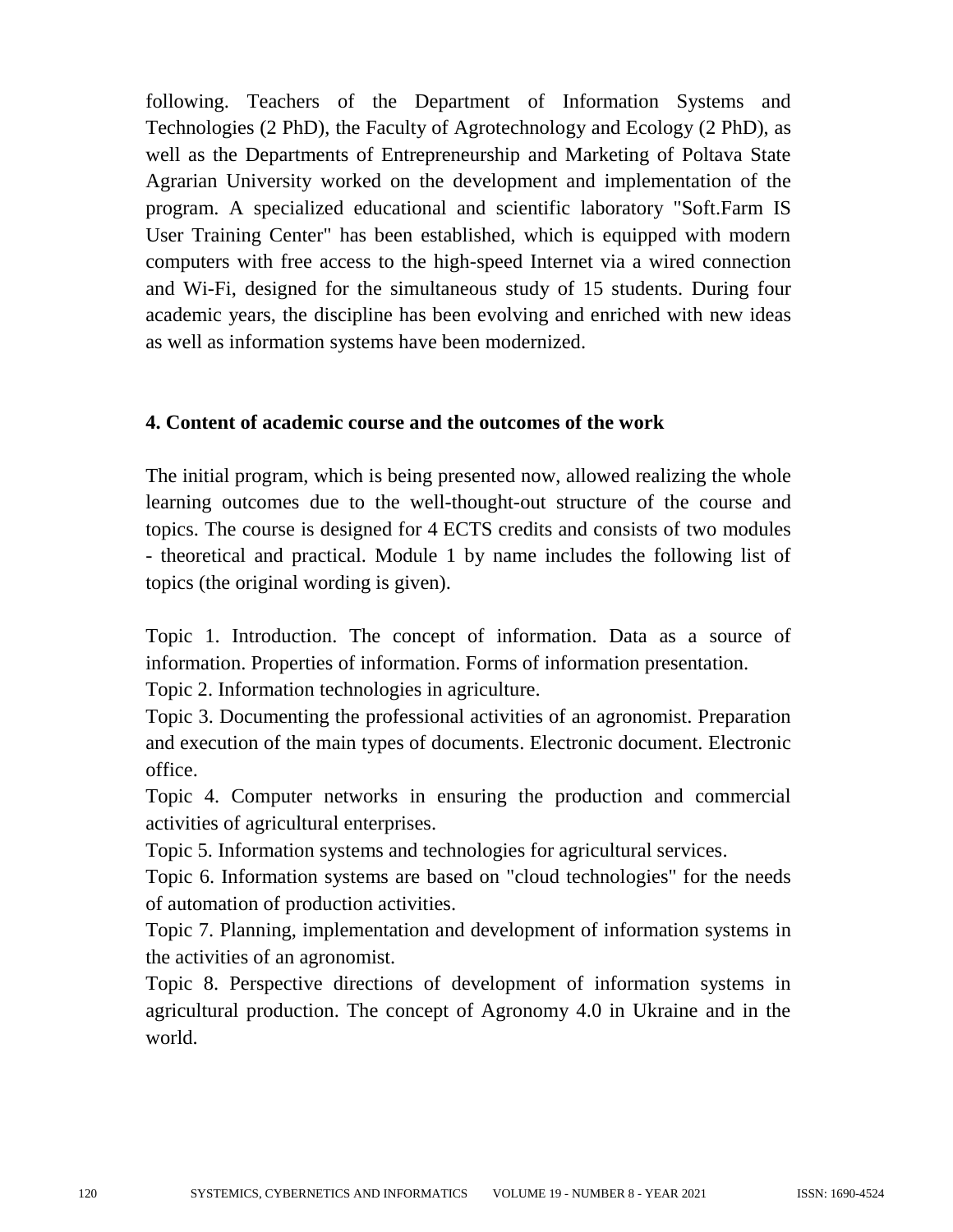The topics of module 1 are the basis of the lecture course, covered by university lecturers. At the same time, specific issues and ways of using information systems were developed in cooperation with representatives of IT companies and employers. Leading specialists of agricultural enterprises, who are introduced to the innovations of the information technologies for the agricultural sector in the context of S2B relations (science-to-business) gave several public lectures.

Module 2 is a practical part, which is implemented by performing a laboratory workshop. The workshop includes several thematic sections. The first part is devoted to the development of e-competencies related to the use of generalpurpose office software and is implemented in the following topics.

1. Tools for creating electronic document management databases of an agricultural enterprise: business letters, templates of official documentation, formsetc. (related to e-CF competences B.5).

2. Carrying out economic and financial calculations when performing the functions of analysis (related to e-CF competencies B.5, D.10, E.5).

3. Research of search, storage and publication of the information for needs of the enterprise by means of the Internet. Conducting market research, analytics (related to competences D.10, E.5).

4. Determining the efficiency of work and setting up a computer network (related to e-CF competences E.5).

The second, larger part of the workshop**,** is based on the study of capabilities, work in the Soft.Farm IS, which is directly used to manage typical production processes in agricultural enterprises. The system can be classified as Manufacturing Execution System (MES), which is on the second level of the traditional automation pyramid. Soft.Farm IS supports reporting on production, planning, scheduling, product tracking, operations with maintenance, analyzes performance, manpower tracking, resource utilization and so on. The system is integrated with other levels of production automation; its implementation in the agricultural enterprise is an objective prerequisite for the transition to the following elements of Agriculture 4.0.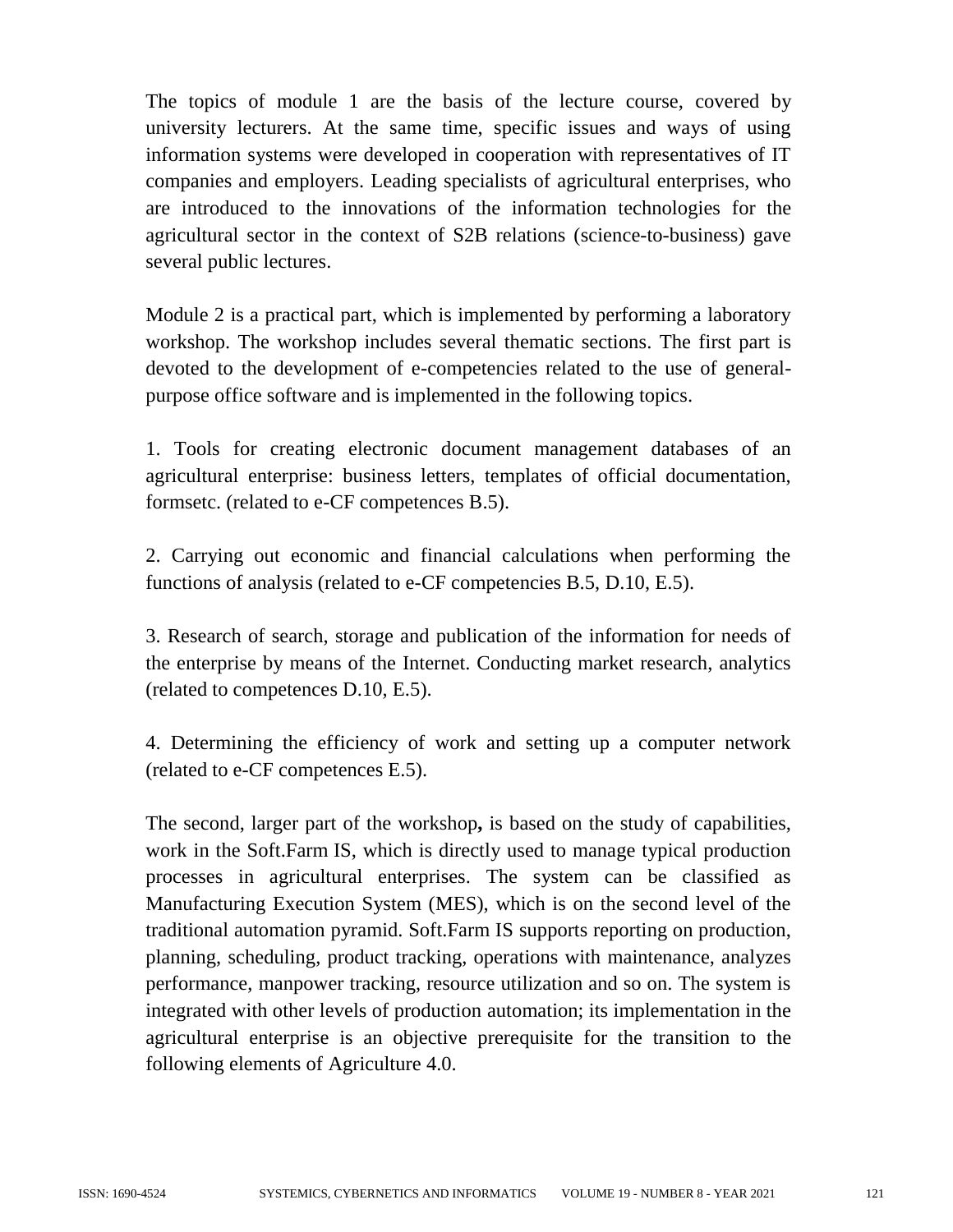The system database includes a lot of valuable information about all types of soils, fertilizers and plant protection products, agricultural and energy machinery in the form of dictionaries. All dictionaries can be supplemented with new data related to a specific enterprise by the users themselves.

# **5. Examples of application of adjustment operations and work in the environment of information system in the course**

From the university, teachers have developed guidelines for conducting classes in a system environment using the case method. During 12-14 hours of laboratory classes, students consider a crosscutting situational task, which includes all elements of professional application of IS in real conditions. Due to free access to the main modules of the IS Soft.Farm, students have the opportunity to enter all information about the agricultural enterprise in the program environment. They can also conduct planning of work calendar and crop rotation, to calculate a fertilizer application in fields with different conditions and in different climatic zones, and much more. One of the main operations after entering all the data about the company is to work on drawing clear contours of the fields (Figure 1).



**Figure1:** View of fields with the resulted contours in IS Soft.Farm

Figure 1 shows the outlines of fields that have been circled on the electron map of the area in Google, as they do in practical classes. Each field automatically has its number from the database and an accurate calculation of the area. You can perform additional calculations, such as measuring the distance to the nearest facilities - elevator, farm, etc. Most of the functional modules of the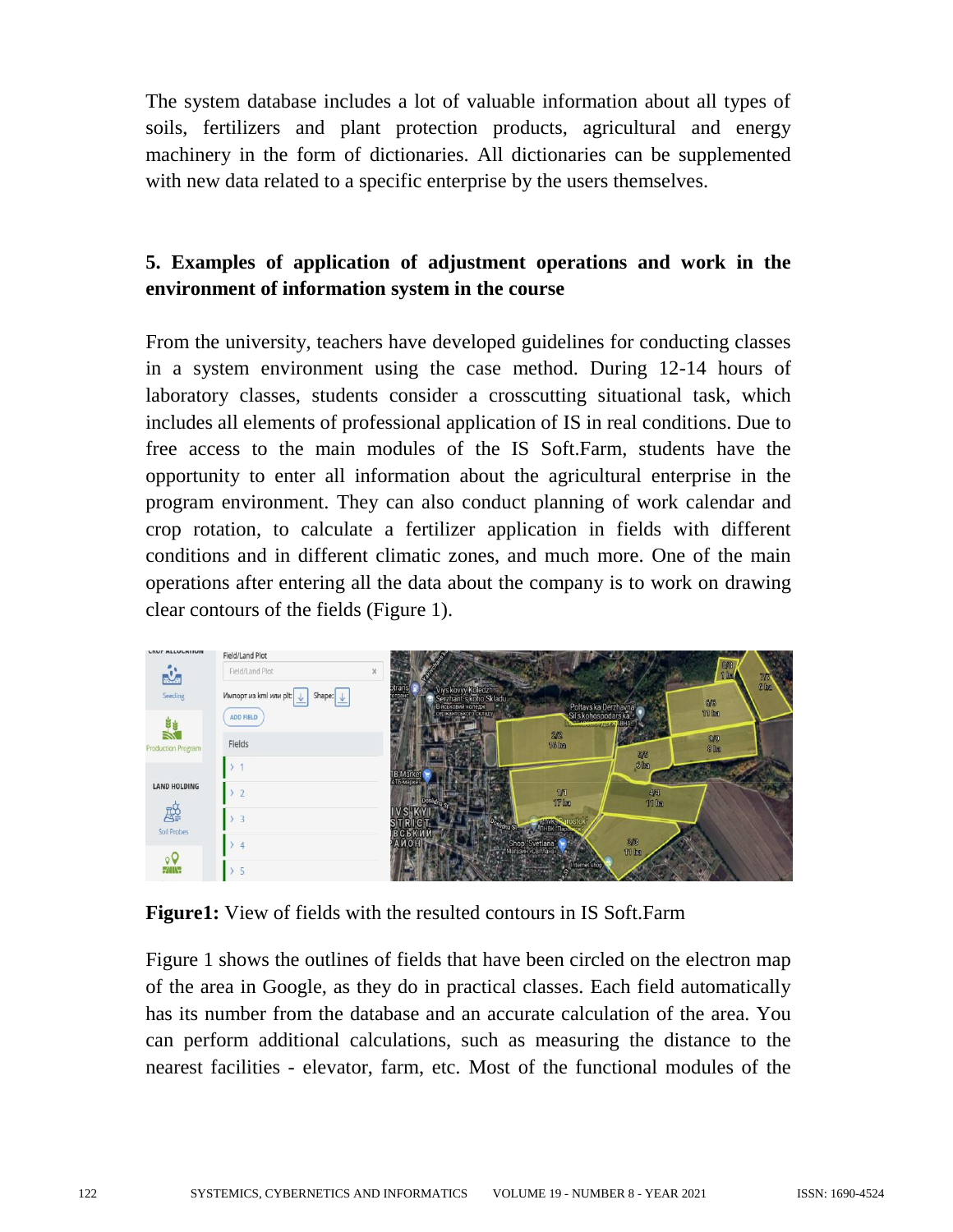system are objectively related to the control and management of the state of land, as well as the planning of a full cycle of technological operations for growing crop production. Due to the use of self-entered data and those that are available in the database of the system, students had the opportunity to make calculations and observations at many stages of agricultural production. We can consider a few examples, which were studied and analyzed at the classwork.

Field works control module: according to the materials of digital recording of works in one of the experimental farms provided by the system developers, the solution of practical problems is demonstrated in class and the criteria of the control of field work by field equipment. The module provides opportunities to quickly receive information on the performance of works and fuel consumption in the context of agricultural operations, fields, equipment and machine operators.

The map of passes when applying seed material with marks on actions of concrete units of transport and the consolidated data on a site is presented in detail is shown on Figure 2.



**Figure 2:** Control over the quality and process of fieldwork to track the employment of equipment units in real time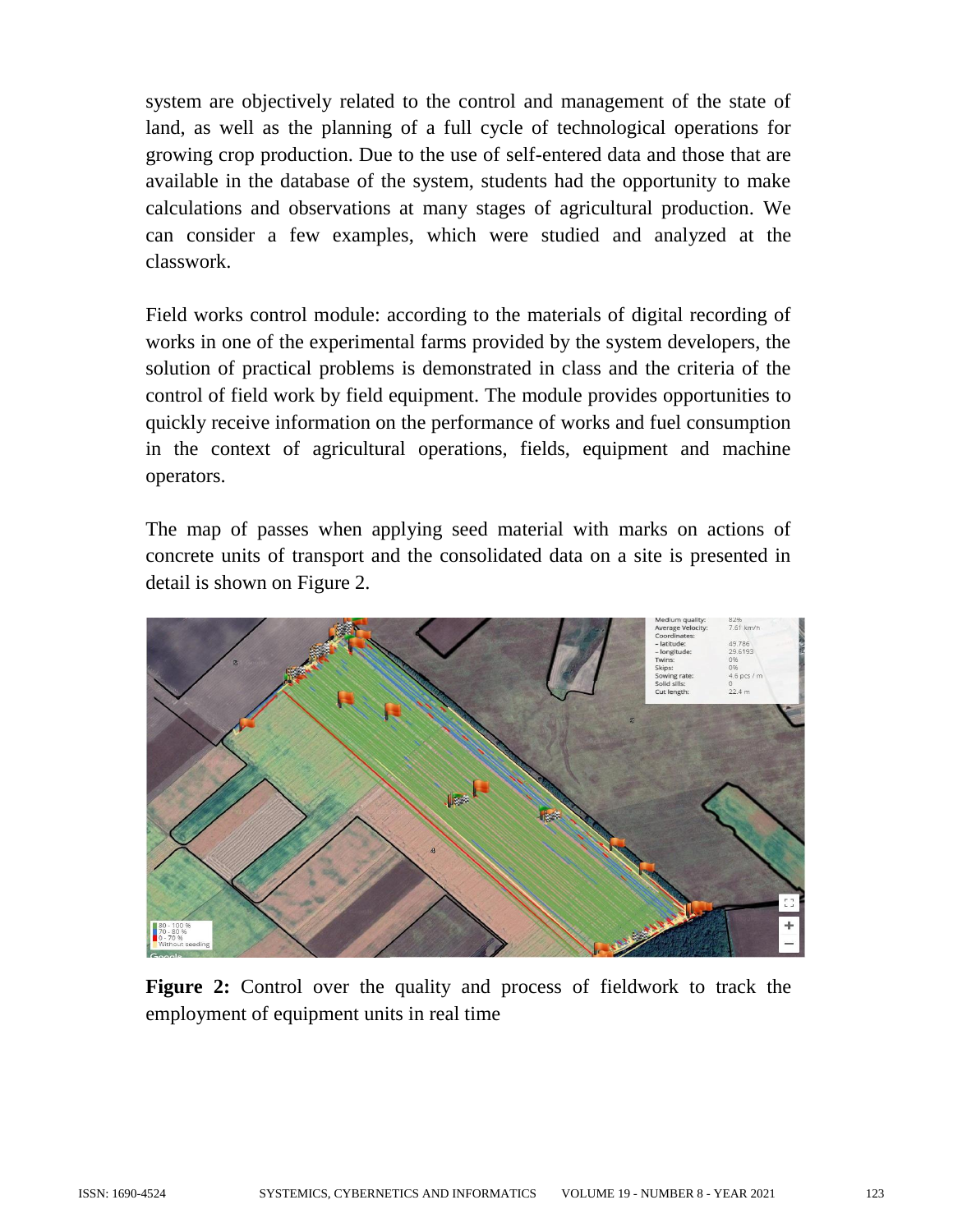The flags are special labels for quality control of seed application and technological actions of vehicles to eliminate the identified shortcomings (Figure 2). Mode of operation of transport: stop - elimination of shortcomings (appication of seeds where missed) - continuation of work. The legend of drawing on colors (from norm of 100% to a blue and red zone in which sowing materials are insufficiently brought).

In Figure 3 the principle of using the data of chemical analysis of the field's soil on the concentration of minerals necessary for crop growth is shown. Based on the measurements of chemical analysis of the soil of the field, a map is created. On the right - the technical task for the technological device for application of the corresponding fertilizers. The colors indicate the levels of soil saturation: from the lowest level (10 kg / ha, green color) to the highest level (30 kg / ha, red color). The technical task downloads to the computer of the machine for differentiated application of fertilizers, minerals to line-up the overall saturation of the site.

The efficiency of using differentiated application of fertilizers compared to the application of the norms is on average 15%. The task is easily reduced to economic calculations for specific types of fertilizers. Students demonstrably trace not only the agronomic aspect of the application of the information system, but also environmental, and economical results.



**Figure 3:** The results of chemical analysis of the field (left) on the concentration of nutrients and the technical task on the differentiated fertilizer application (right) in the IS Soft.Farm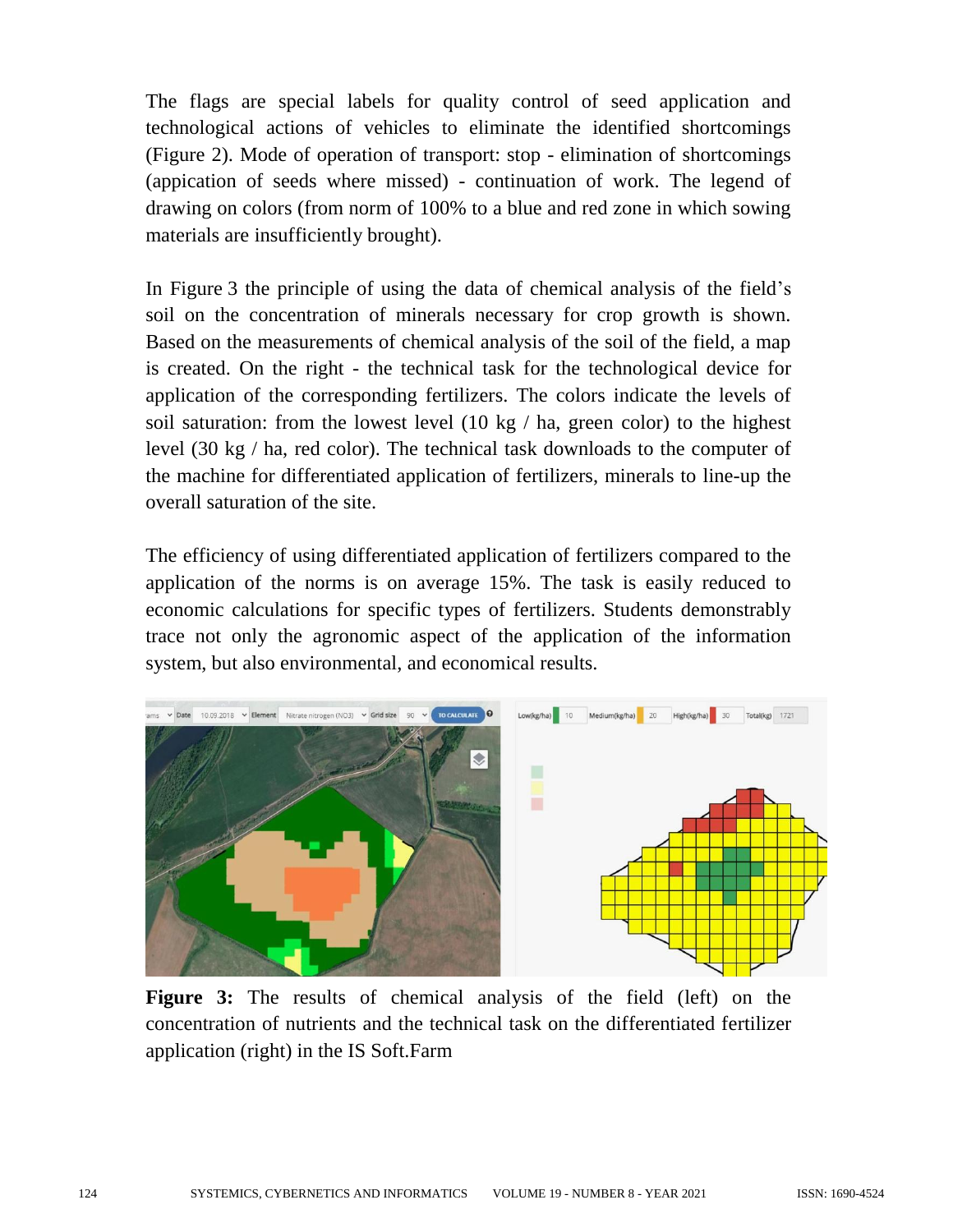In order to increase motivation for training, professors in cooperation with employers have introduced a system of knowledge testing and certification at the end of the study of the discipline, which provide benefits for future employment. All lists of certified users are in the news section of the IP site (Soft. Farm IS official site).

The last part of the laboratory workshop was working with the Agroxy agricultural trade system, which allows studying the benefits and mechanism of online sales of medium and large batches of agricultural products on the technology of Dutch auction (reduction). This block chain ecosystem provides a regional information and trading platform that not only supports the sale of crop products, but also aims to optimize logistics processes, document processing, reduce risks in commercial transactions, and expand the geography of supply and demand (Official site Agroxy). Agroxy system's programmers have developed a training auction specifically for the training process, which allows you to model the process of selling products online, just during training. This aspect is final in the sequence of processing of information flows from the field to the sale to the final consumer.

Accordingly, the program of discipline and application of combined teaching methods presented in this paper demonstrated the best opportunities for students to achieve all the planned both professional and e-competencies, as well as additional marketing and business skills. During four academic years, more than 150 students studied e-commerce in the Agroxy system; worked online in the Soft.Farm IS and received certificates. Some students have chosen a topic to write a master's thesis related to the implementation of information systems on specific materials of agricultural enterprises. The authors of the course wrote a manual on the subject "Information Technology in Agronomy", which together with teaching methods and well-selected software is now used in many other agricultural universities in Ukraine.

## **5. Conclusions**

The active introduction of the latest general-purpose information technologies and those designed specifically for use in the agricultural sector is an integral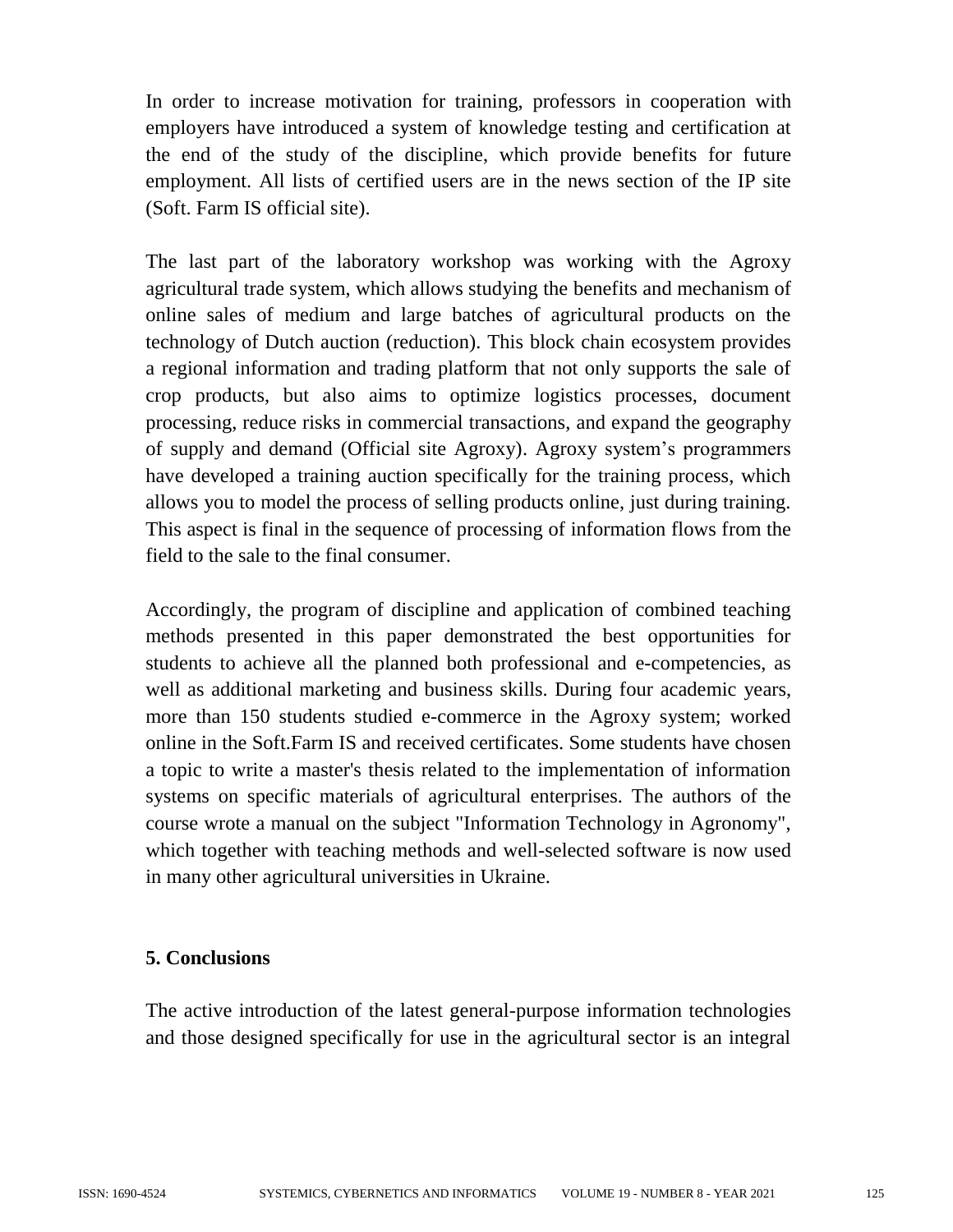attribute and prerequisite for achieving a qualitatively new level of agricultural development.

Cooperation with leading companies in the IT industry is expanding every year and is mutually beneficial for all parties: universities, businesses, enterprises, government agencies, and local communities. However, due to the inconsistency of certain legal, educational, motivational aspects in the activities of universities and business, there are factors that restrain the pace of innovations introduction.

Among the main problems that arise when creating such training courses are lack of sufficient business motivation for more active cooperation with universities; unwillingness of a certain part of teachers to introduce new ideas and methods into teaching; absence of educational standards, which respond to industry requirements, best practices of national education.

The authors demonstrate how all these factors can be systematized to build a corresponded list of professional competencies to support agricultural producers through the higher education system. Further research should be aimed at the accumulation, systematization, and dissemination of experience among other universities, where the similar results would be obtained, in both Ukraine and other countries.

## **6. Acknowledgments**

We would like to thank Victoria Golub, Adjunct Professor, School of Education, St. Augustine College, Chicago, Illinois, USA for her peer editing this article and Volodymyr Muravlov, PhD, Associated Professor, Poltava State Agrarian University, Ukraine for his non-blind review

## **7. References**

- Boyarchuk, A., Kharchenko, V. and Sklyar, V. (2018). *Models and cases for sustainable universityindustry cooperation in IT sector*. 2018 IEEE 9th International Conference on Dependable Systems, Services and Technologies (DESSERT)*,* pp. 667-671, doi: 10.1109/DESSERT.2018.8409216.
- European Commission (2020). *European e-Competence Framework (e-CF). E-CF 3.0*. Retrieved from [http://www.ecompetences.eu/e-cf-3-0-download/.](http://www.ecompetences.eu/e-cf-3-0-download/)
- Ismail, F., Abdul Kadir, A., Asad Khan, M., Pei Yih, Y., & Ali Hassen Humeed Al Hosaini, A. (2019). The Challenges and Role Played among Workers of Department Human Resources